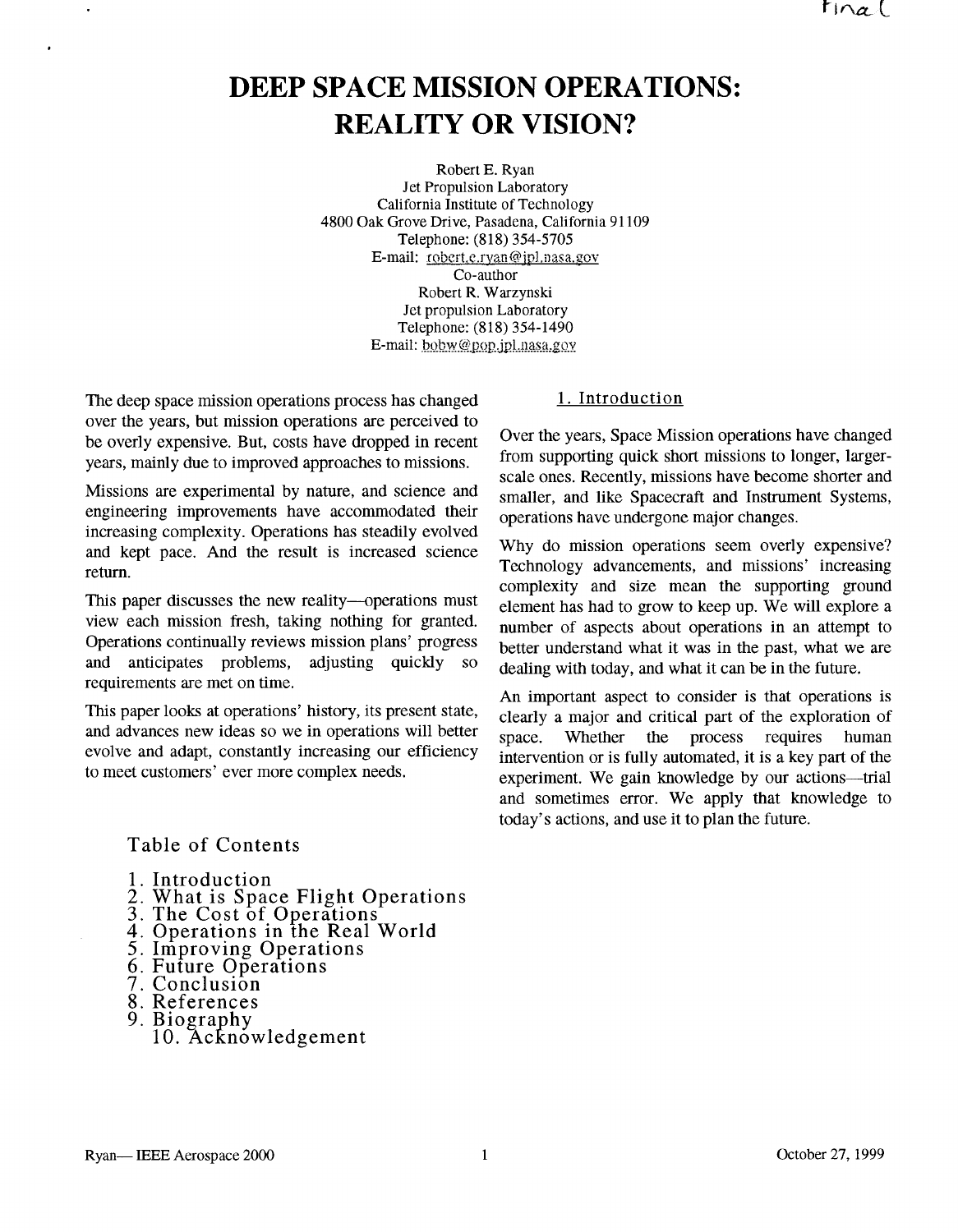Because of this, operations does a pretty good job of supporting our present missions. operations will always be a key part of space exploration. Can it be improved? Absolutely. We must take full advantage of advancing technology. In future, many of our tasks will be automated-some on the spacecraft, some on the ground. We must constantly maximize efficiencies while minimizing possible risks. Maintaining the delicate balance between the two while mining valuable knowledge is our most important task.

## 2. What is Space Flight Operations?

Flight operations is the after-launch period from initial acquisition by the Deep Space Network (DSN) until the defined End of Mission (EOM) is reached. In the project cost world, it is known as Phase E—the active, or execution phase of the mission. (operations really begins in the concept phase, since decisions made here and in the design phase largely determine how well the mission performs.)

Flight operations' real purpose is to follow the mission plan and provide the experimenters with the collected information.

The first step is to direct the spacecraft or instrument to obtain the desired data. In today's missions, this often means updating the spacecraft's instructions. Similarly, knowledge gained from the data returned to Earth may require operations to uplink new commands.

There are two reasons for this. The spacecraft or instrument is not operating as expected—i.e., it has a problem, or the science data does not agree with expectation and requires adjustment. This is the basic function of flight operations. Some of the how-to-do-it will be discussed later.

The point is that flight operations must be adaptive. Look at two extreme examples: the Lunar Prospector Discovery and Galileo Missions. Lunar Prospector's mission plan was followed, spacecraft and instruments performed exceptionally well, and its operations phase was completed with hardly any problems. Galileo, a much larger and longer mission, overcame several problems and changes in plan, but produced excellent results, and is now hailed as a most successful mission.

A number of factors make up a deep space mission, and they do affect a mission's operations phase. If there were little or no risk involved, a given mission's operations could be made highly efficient. But look at the mission's environment. Due to space missions' exploratory nature, data for analysis comes from a series of experiments. The truth is that no two

missions are alike. Research and technology advances mean that supporting systems must be customized because the requirements are different. This paper's major point is flight operations must adapt to space exploration's experimental nature. This is why operations must be applied uniquely to each mission.

## 3. The Cost of Operations

Are operations really too expensive? Our customer's first requirement is always that the mission be successful, which means that it be risk free. On the other hand, we are told to launch increasingly complex spacecraft systems and their instruments on ever more intricate endeavors. Technology advancements and cost increases are driving this [l].

It is interesting to observe that in over 30 years of flight operations-from Mariner 64 through Cassini in 1997—operations cost grew about 1 percent per year on average, in constant year dollars. It wasn't an unreasonable build, but it was becoming more expensive in terms of exploration and data return. The advent of smaller, "faster, better, cheaper" missions lowered operations cost by about 50 percent. Over 5 years, as further improvements were made, this new class of missions' cost fell an additional 30 percent [4]. See Figure 1.



**Figure 1** [4]

While technology was improving our missions, it made them larger. More instrumentation was included, complicating the operation. In order to cost effectively reduce the risk of spacecraft loss, two nearly identical spacecraft were launched. This doubled operations' workload, but because of the pair's similarity, the work was completed with efficiency.

Operations cost per science data bit is definitely cheaper than it was 30 years ago and continues to improve. This change had to occur, as the cost to operate-along with the overall mission cost-grew too large for NASA as well as Congress. Everything has contributed to this. Advancing technology has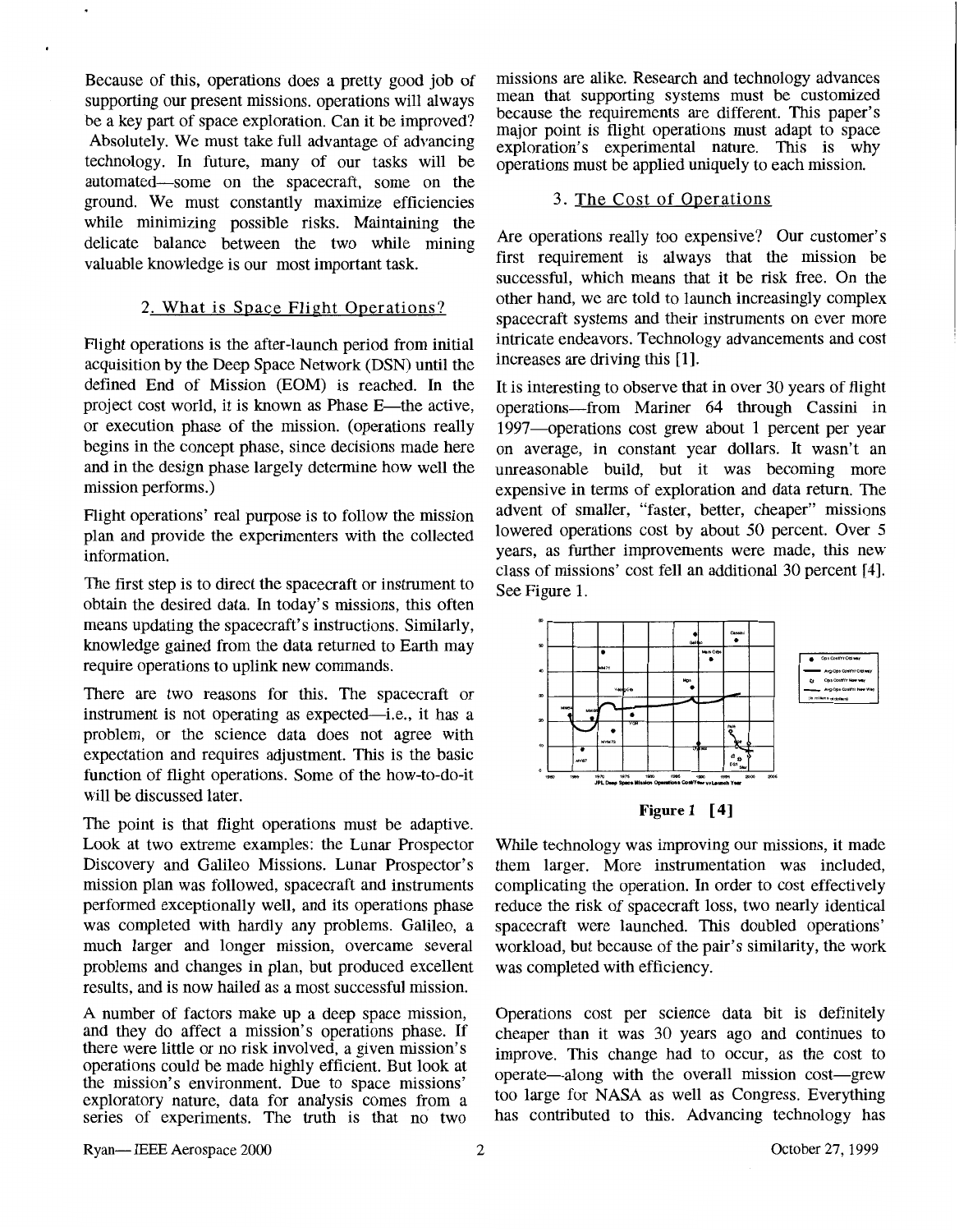reduced both the size and risk of mission operations, and helps keep the cost in check. The instruments, spacecraft systems and ground systems have all evolved. Improvements have been big and small. It is estimated that in the next 10 years, ongoing electronics improvements will lower the cost per bit brought to the



**Figure 2 Cost per bit over time** 

The trend now is to design, build and launch more and more missions—but to do it while spending less and less money and time. And with less money to operate the mission, operations has had to work hard to make improvements just to keep up. We have greatly increased efficiency.

Consequently, the operations personnel ranks have shrunk. It is true that modern hardware and software now perform processes that used to require a number of peoples' efforts. But who is performing today's smaller mission tasks? A department, a system, or a subsystem team? No-only a single individual. But even that economy is not sufficient. Constraints require that the task be only one of several one person is assigned.

Figure 3 illustrates the old, and the new type organizations.

These kinds of improvements, which are also found in a mission's science and engineering areas, allow us to undertake increasingly more complex and exciting missions. The payoff: Increasingly better science returned to earth.

## 4. Operations in the Real World

Operations processes have steadily evolved over the years. Technology has greatly improved our view of the on-going process. Instead of analysts bending over line printers, looking for important information, our highly effective software immediately alerts us to significant subsystem data.





#### **Figure 3. Project Operations Organizations**

Today spacecraft are smarter, and so is their supporting ground system, which allows operations personnel to do more. Our sphere of knowledge is greater, so our decisions are broader in scope. Instead of teams of specialists reporting up through a chain of command, a few specialists handle it in a flat, more effective organization. Individuals, not teams, make decisions. Risk and stress are higher. When everything works right—or nearly so—missions are highly successful.

In the exploration of space, things do go wrong, and it is operations' responsibility to sort things out. What is most important is to get things back on track, determine the cause of the problem, and take steps to ensure it never happens again.

When it involves the ground, problems can be fixed fairly quickly. Problems aboard spacecraft are more difficult. Redundant systems and fault protection software usually keep spacecraft safe until the ground sets things right.

Most missions experience these events. Major problems sometimes require major fixes. For example, the Galileo spacecraft could not fully deploy its high gain antenna, but our workarounds helped make it a highly successful mission. Another example is NEAR,

Ryan-IEEE Aerospace 2000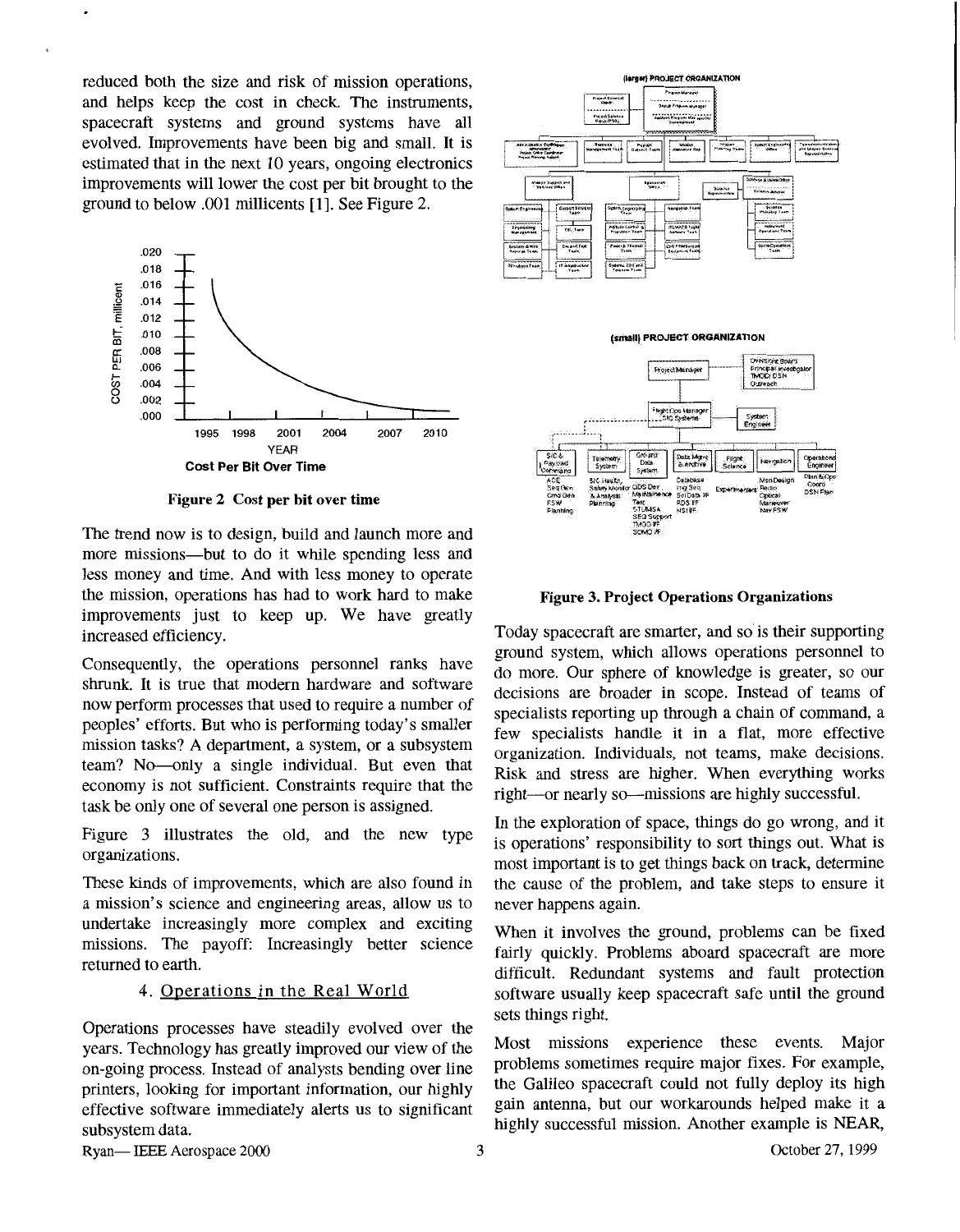the probe that missed an encounter with the asteroid Eros in early 1999, but is expected to successfully rendezvous with it later this year.

In a mission's life cycle we identify the transfer point where Development hands off responsibility to operations. But in the space exploration business there is never a complete transfer. Throughout the mission adjustments are continuously made, from concept to the last science data analysis. It is important that a few key personnel remain with the mission all the way from pre-launch assembly and testing right through, well into operations because they know how it works and can prevent human errors from happening.

When a real problem arises, we speak to the experts who designed, assembled and tested the systems because it is from them we learn how to fix it. Also helpful to recovery is a spare or test unit, as well as documentation-especially if the experts are not available.

Today we have more missions, sporting better technology, launching in shorter timeframes-but chancing higher risks. Despite accelerated schedules, we are expected to obtain more and better science. The high price paid for improved products comes out of our hides. We must recognize the fact that higher stress and job burnout is increasing steadily. Management has become aware of the problem, but has yet to solve it.

## 5. Improving Operations

One operations area in need of technological improvement is unique. Because of their life cycle, instruments and spacecraft take advantage of major improvements. Mission designers specify the latest, usually proven technology. But operations are more restricted because of the nature of the supporting ground system.

Generally, the Ground Data System (GDS) supports multiple missions, and each is usually in a different stage of development. GDS upgrades missions' technologies and makes a variety of improvements, but overall speed suffers as new missions are added.

A major reason for this is the system must continue to support older missions still in operations. Upgrades work both ways in this case. On-going missions accept some, those they can afford in terms of what matching changes they must make to their own spacecraft and ground interfaces. But the GDS must also accommodate older systems that cannot be changed. This prevents or complicates GDS improvements.

There have been proposals to make a breakthrough in operations. Most of them appear valid and helpful.

One idea that has worked well and proved effective is multi-mission operations [2] [3]. We've proven that multiple projects can be operated effectively in the Telecommunications and Mission operations Directorate (TMOD), Deep Space Network (DSN), and in related data processing and distribution.

**As** the process moves deeper into a project, uniqueness makes function sharing more difficult. Institutional support has yet to form a backbone of operational functions. Multi-mission operations has worked to a degree for image processing **[3].** It has worked fairly well to support downlink functions-returning and processing data. Completing these tasks in conjunction with other missions is efficient and involves little or no risk. But fearing risk, project teams are reluctant to share command and control or uplink functions.

Significant ground system improvements have gone largely unnoticed. TMOD's ground systems multimission program has saved missions—especially smaller ones—large amounts of money. In the early days, each mission usually provided its own groundprocessing system, but shared the multi-mission tracking network, and the ground communication system. TMOD has combined the DSN processing with a central processing, data management and distribution system that can handle the needs of all users. **As** a result, new missions pay only to adapt and maintain the system.

Data handling is where operations has made the most significant technology improvements. Data is converted into information, which is translated into knowledge. In future, that knowledge becomes the basis for us to automate more and more tasks. More and more, automation is being used on the ground, and beginning to be integrated into spacecraft and instruments.

Automation reduces the number of decisions required in real-time, but it doesn't stop there. With knowledgebased systems, only select data bits need to be returned. This is especially important for outer-heliosphere and beyond missions where the communications link is the limiting factor. The key operations' consideration here is that while many bits are collected, only significant ones need to be downlinked. This is especially useful for anomaly resolution. Reducing data volume is more efficient and permits more distant, complex space explorations.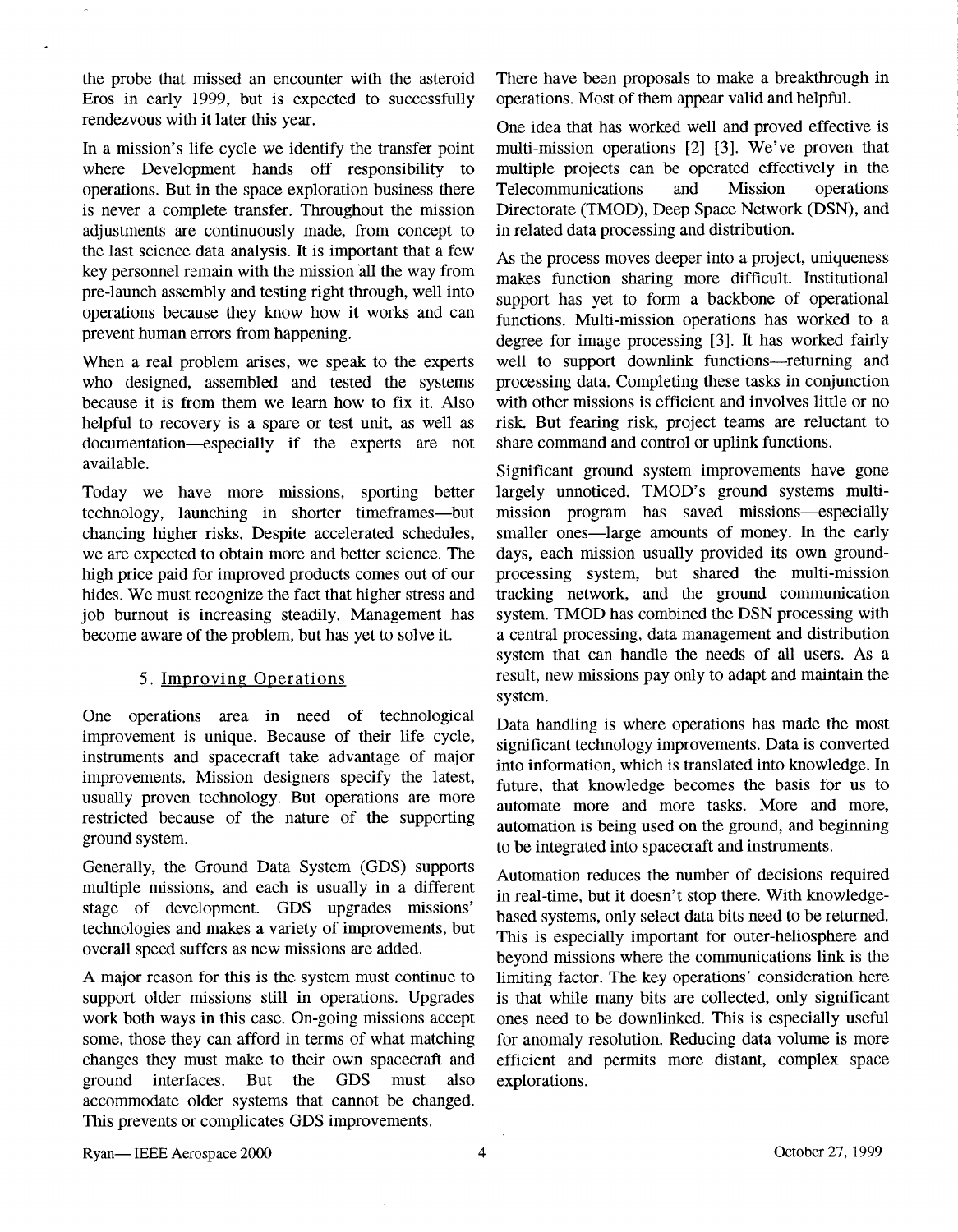#### 6. Future Operations

What is operations' mission? It must continue to evolve and adapt.

Some call for revolution---or breakthroughs---in operations. Okay, but at what risk? Improvements must maintain their course. Operation's most promising new technology is the continuing automation of processes to facilitate new explorations with widening scope. We are already looking for ways to add knowledge-based decision making to the new automation. It will then become feasible to do in-situ and farther distant exploration. We must always be able to emulate on the ground what the instrument and the spacecraft experience in order to test and verify, but still allow the investigator to control his or her experiments.

Information technology is causing big changes, and operations is developing and deliverying a large portion of them.

At the same time, research continues to study and develop future technology to aid exploration in coming decades. It is vital that operations be aware of and participate in these studies. Serious efforts are being made in miniaturization, telecommunications bandwidth, advanced propulsion, and spacecraft power sources. Operations will be ready to support the new missions flying these innovative new ideas. To become ever more efficient, we shall blend our technological innovations with the breakthroughs of others in order to best meet our customers' new mission needs.